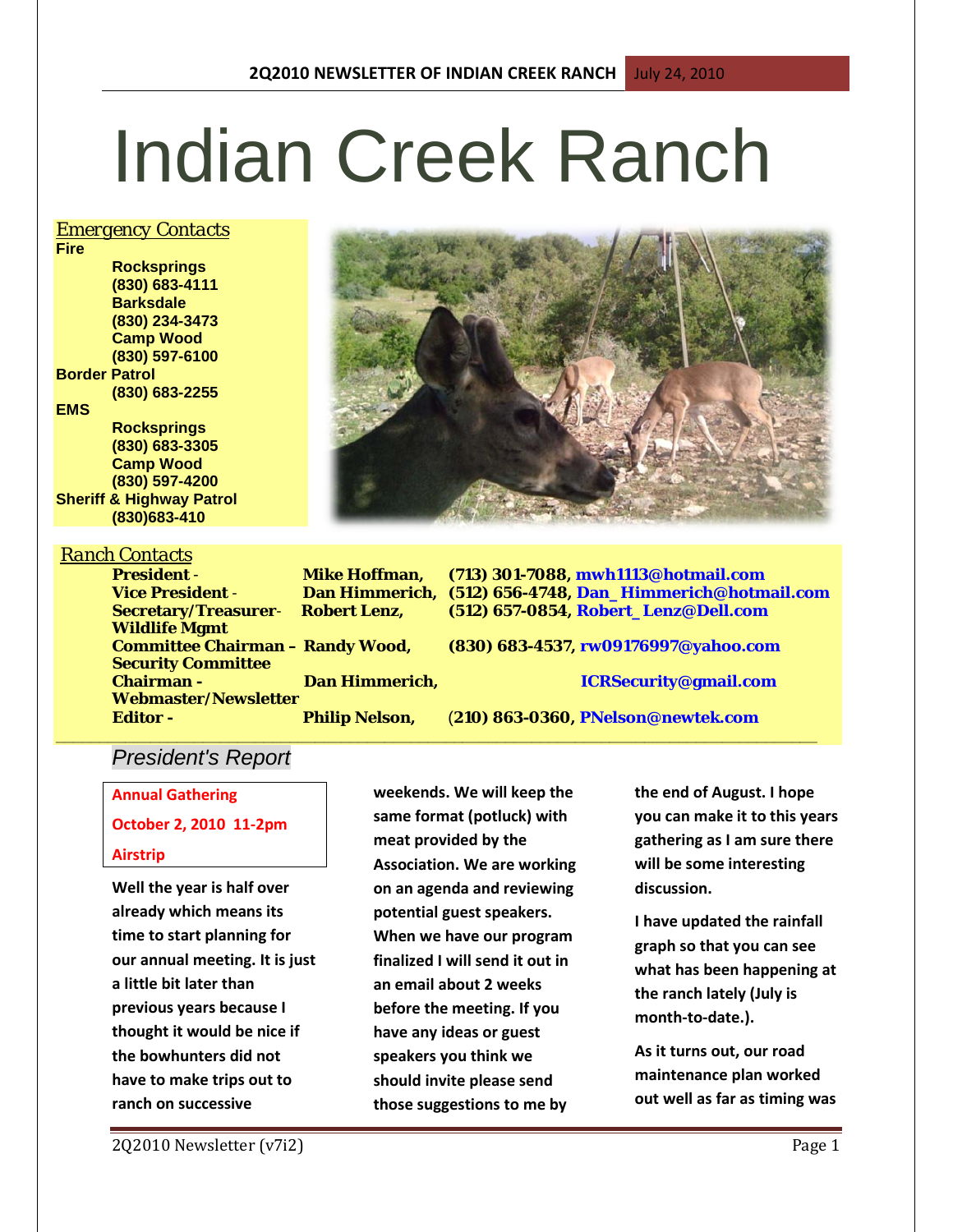**concerned. We started work just after a rain when the roads were soft and workable and ended just before a light rain to settle things down a bit. Actual road work was done July 12- 20. You should notice a significant improvement the next time you visit the** 

**Ranch. We accomplished everything we set out to do with the exception of grading on the south end of Phase III. I would say we completed about 90-95% of what we planned. This was quite an accomplishment considering how spread out the work was.**

**I would like to thank Randy Wood for his supervision of the work while it was being done.** 

**An additional few days of scraping will be considered later in the year depending on future rainfall and budget considerations.**



**Financially speaking we are in good shape. We have not had any significant surprise expenses. We have collected about 95% of our annual** 



*\_\_\_\_\_\_\_\_\_\_\_\_\_\_\_\_\_\_\_\_\_\_\_\_\_\_\_\_\_\_\_\_\_\_\_\_\_\_\_\_\_\_\_\_\_\_\_\_\_\_\_\_\_\_\_*

**dues, so there are a few out there that still need to pay.**

**Mike**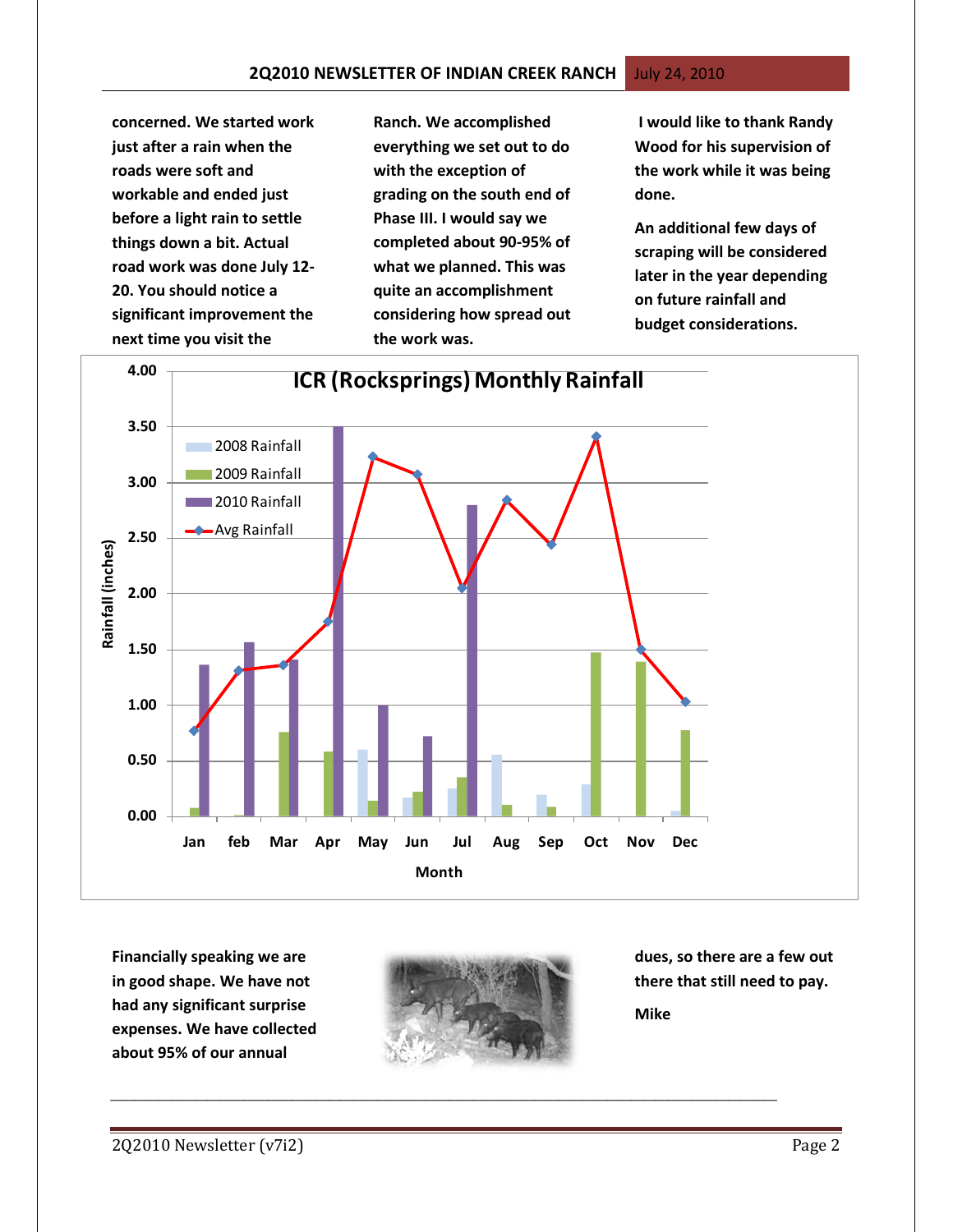# *Vice President's Report*



**Well we are well into summer now and, as expected, we are seeing less problems with our water system. Hopefully our big problems are behind us for this year. With the summer heat it is still important to be checking your water lines for leaks. Hogs will capitalize on small leaks and make large wallows, which attracts more hogs. Please remember to close your water valves when you leave the ranch.**



**I have not had any recent notifications of illegals or damage caused by them but be vigilant. With the heat they will be looking for shelter and water so sightings may increase. Please report any illegal alien issues to me and also the Border Patrol.**



**Hunting season is rapidly approaching, which means we will be changing the main entrance gate combination. This change will be made on Friday October 8, after the Annual Meeting. The new combination will be announced at the Annual Meeting and will also be communicated by email and by**  **phone to those without email addresses.** 



**Please take the opportunity to make sure your contact information is correct at the Annual Meeting. Please follow our Contractor Lock policy (see last newsletter) and help keep our Ranch secure from poachers and vandals.** 

 **Dan**



# *Wildlife Committee Report*

**Today the vegetation at Indian Creek Ranch looks great. Four weeks ago I would have said that it was**  **going downhill like a run-away truck. Brown was the coming color. Although hurricane Alex and the tropical disturbance in the following week did not come near Edwards county** 

**\_\_\_\_\_\_\_\_\_\_\_\_\_\_\_\_\_\_\_\_\_\_\_\_\_\_\_\_\_\_\_\_\_\_\_\_\_\_\_\_\_\_\_\_\_\_\_\_\_\_\_\_\_\_\_\_\_\_\_\_\_\_\_\_\_\_\_\_\_\_\_\_\_\_\_\_\_\_\_\_\_\_\_**

**the associated up slope rain was welcome. Rainfall varied significantly in the county. From 2 inches to 8+ inches. One large event**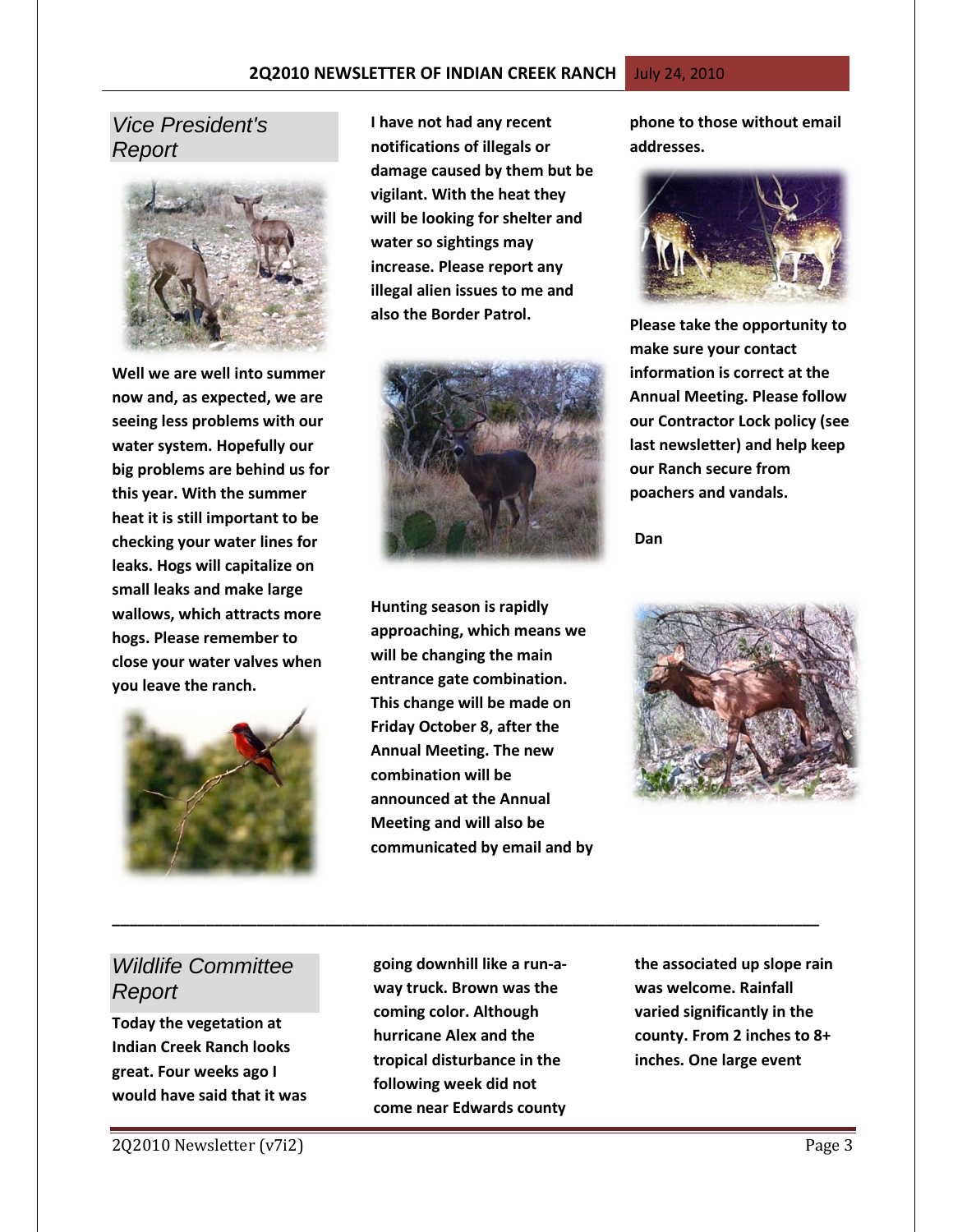

**around the town of Rocksprings created tremendous runoff in Indian Creek (that runs through the ranch). The crest of the runoff at the crossing East of the north caliche pit was about 20 feet over the road into phase IV and VI. The downstream crossings crested at about 8-10 feet. Some landowners were stuck in the South end for up to two days. Feeders, hog traps and deer stands went downstream. I hear that some may still be missing.** 

**Whitetail antler development is well underway. Some folks report few bucks while at our feeder we see at least 10-12 bucks nightly. One image has 7(and maybe 8) bucks. Doe numbers have been lower (maybe a function of tending to fawns) . We have pictures of one fawn in the feed pen. We see at least three Hill Country ranch trophy bucks regularly -one with antlers about 3 inches beyond the ears and still under** 

**development. We estimate him at 3 years old.** 

**We are seeing more fawns , and a number of landowners have reported good numbers of turkey poults.**

**Overall it seems to have been a good spring. The real test is how hot and dry the summer will be. Therein lies a significant issue.** 

**I do not want to cause excessive concern but the following addresses an issue that I feel is important to bring to your attention.** 



**Many of you may know that a case of Anthrax has been reported in the media. The case was near Uvalde and the state has issued an advisory for the summer and early fall. HOWEVER, I have talked with several ranchers who have reports of cases much closer- just a few miles south of the Edwards County airport. An unchecked outbreak could be bad for our deer population. Anthrax spores** 

**exist in the soil in a large area of Texas (as well as most of the midwest states). Grazing animals ingest the spores-normally under dry and dusty condition as they graze-typically in a hot and dry summer.** 

**I am told that an infected animal will exhibit symptoms within hours and die within two days. Affected animals seem to stagger , tremble and show convulsions . Dead animals may exhibit two characteristics. First, blood will discharge through all body openings -eyes, nose. ears, etc.. Also the joints remain limp- no rigor mortis. Anthrax is also potentially deadly to humans. While I am not aware of any Anthrax cases on the ranch or any of the surrounding ranches, it is very important that all who come to Indian Creek be aware of the possibility of encountering animals that may have died** 

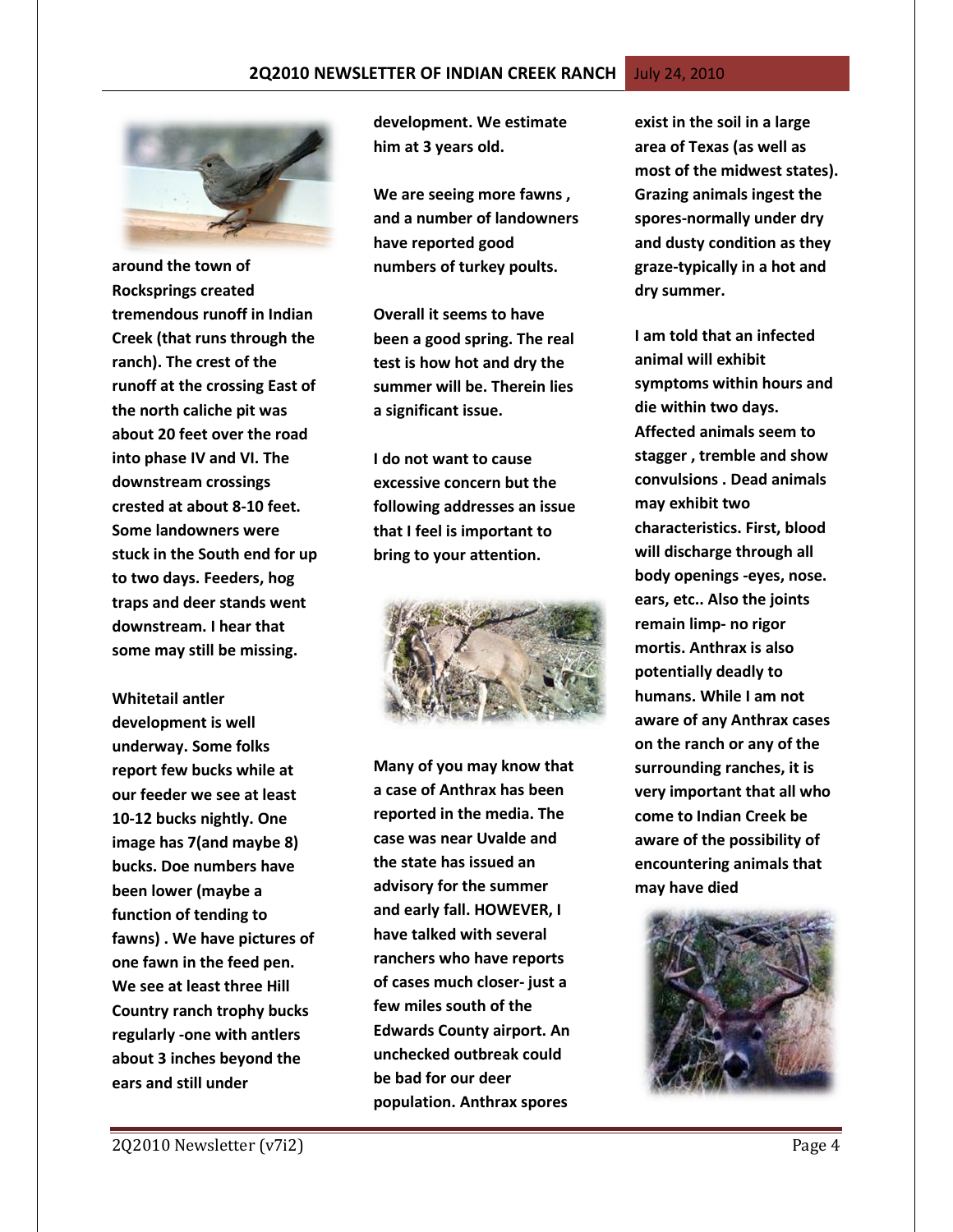**as a result of anthrax. Do not touch any part of a dead animal you may find. This includes harvesting antlers from a dead buck. The spores remain alive for decades. The danger to wildlife will generally be over by regular hunting season because of the cooler temperatures. However, do not take any animals that exhibit the symptoms noted above. In summary, while there seems to be a potential for a threat** 

**to grazing and scavenging animals, there is not a threat to humans so long as contact with an affected animal is avoided.** 

**We will start our deer census next month and plan to complete it and make harvest recommendations in late September. We will post the Census data and the harvest recommendations in the Kiosk at the main gate as well as communicate by email.** 

**Bow hunters will want to review this information before the annual meeting. Should you have any information or questions call me at 830-683-4537**

**Please send me, Ron Itz or Mike Ashby any thoughts you have on wildlife management.**

**Randy**



# *Treasurer's Report*

**Well, there's been plenty of rain to help out the healthy looking deer we are seeing at the ranch. Hopefully this rain will continue to keep the grass green and the forbes sprouting...**

**We still have a few outstanding dues left to be collected... about \$1500 worth. For those of you that have not sent in your dues, please do so promptly. Even this small amount could stop us from doing some of our budgeted work in 2010.**



**Robert**